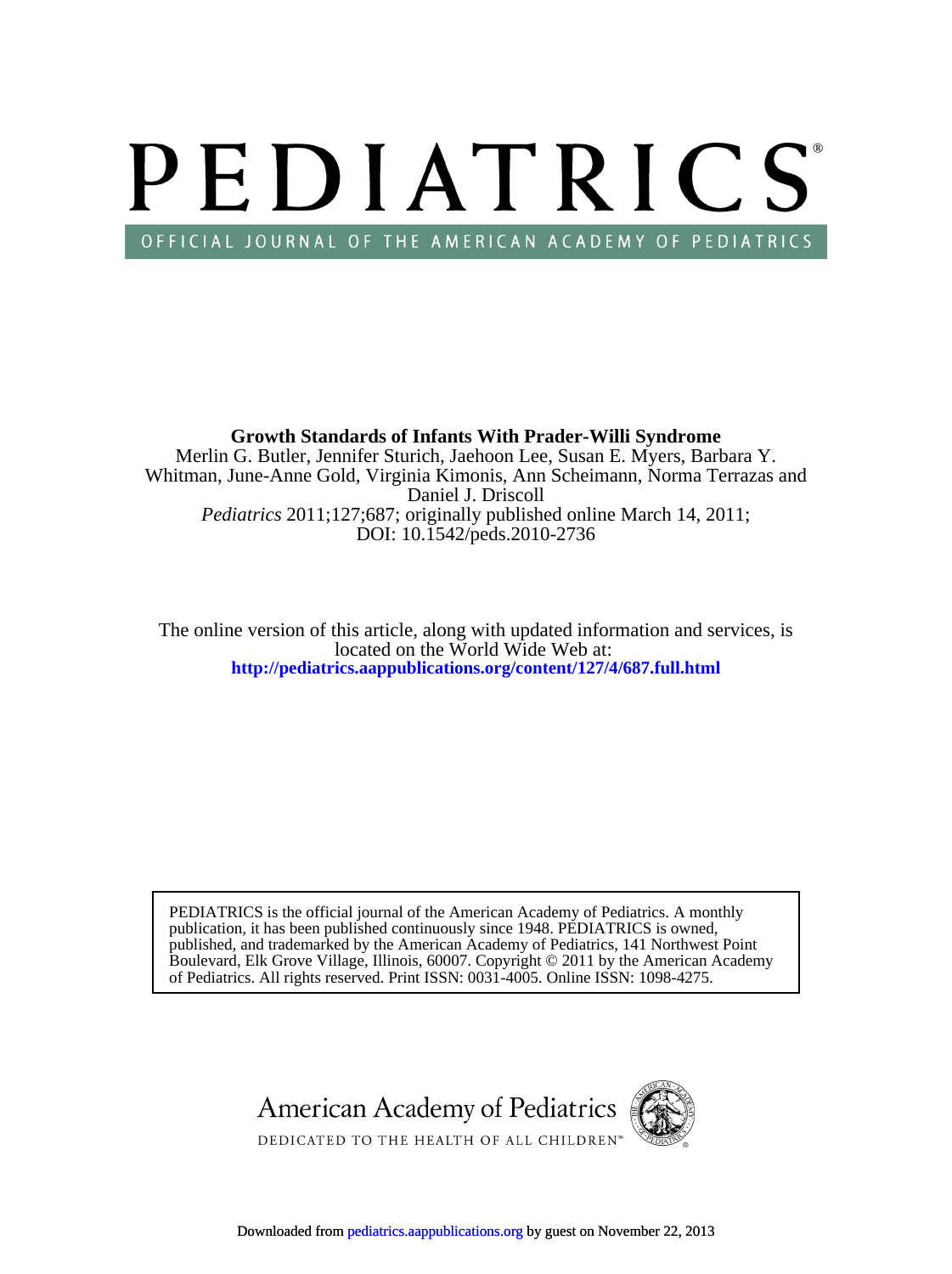ШH

## Growth Standards of Infants With Prader-Willi Syndrome

AUTHORS: Merlin G. Butler, MD, PhD,<sup>a</sup> Jennifer Sturich, BS,<sup>a</sup> Jaehoon Lee, PhD,<sup>b</sup> Susan E. Myers, MD,<sup>c,d</sup> Barbara Y. Whitman, PhD,<sup>d</sup> June-Anne Gold, MD,<sup>e,f</sup> Virginia Kimonis, MD,<sup>e</sup> Ann Scheimann, MD, MBA,<sup>g</sup> Norma Terrazas, RD,<sup>h</sup> and Daniel J. Driscoll, MD, PhDi

*aDepartments of Psychiatry, Behavioral Sciences and Pediatrics, Kansas University Medical Center, Kansas City, Kansas; bCenter for Research Methods and Data Analysis, University of Kansas, Lawrence, Kansas; <sup>c</sup> Division of Endocrinology, dDepartment of Pediatrics, St Louis University School of Medicine, St Louis, Missouri; <sup>e</sup> Division of Genetics and Metabolism, Department of Pediatrics, University of California, Irvine, California; <sup>f</sup> Division of Medical Genetics and Metabolism, Department of Pediatrics, Loma Linda University Medical School, Loma Linda, California; gDivision of Pediatric Nutrion and Gastroenterology, Johns Hopkins School of Medicine, Baltimore, Maryland; hSection of Gastroenterology, Hepatology, and nutrition, Texas Children's Hospital, Houston, Texas; and <sup>i</sup> Division of Genetics and Metabolism, Department of Pediatrics, University of Florida, Gainesville, Florida*

#### **KEY WORDS**

Prader-Willi syndrome, standardized growth curves, obesity, growth hormone therapy

#### **ABBREVIATIONS**

PWS—Prader-Willi syndrome

- CDC—Centers for Disease Control and Prevention
- *edf*—equivalent degree(s) of freedom
- CI—confidence interval
- NIH—National Institutes of Health

The views expressed in this article do not necessarily reflect the official policies of the US Department of Health and Human Services, and mention of trade names, commercial practices, or organizations does not imply endorsement by the US government.

www.pediatrics.org/cgi/doi/10.1542/peds.2010-2736

doi:10.1542/peds.2010-2736

Accepted for publication Dec 14, 2010

Address correspondence to Merlin G. Butler, MD, PhD, Departments of Psychiatry, Behavioral Sciences, and Pediatrics, Kansas University Medical Center, 3901 Rainbow Blvd, MS 4015, Kansas City, KS 66160. E-mail: mbutler4@kumc.edu

PEDIATRICS (ISSN Numbers: Print, 0031-4005; Online, 1098-4275).

Copyright © 2011 by the American Academy of Pediatrics

**FINANCIAL DISCLOSURE:** *The authors have indicated they have no financial relationships relevant to this article to disclose.*

Funded by the National Institutes of Health (NIH).

**WHAT'S KNOWN ON THIS SUBJECT:** Standardized growth curves do not exist for infants with Prader-Willi syndrome. Syndromespecific growth charts are required for monitoring growth and nutritional status, particularly during growth hormone treatment and follow-up for this disorder during infancy.

**WHAT THIS STUDY ADDS:** Standardized growth curves are reported to be used in monitoring growth and development of infants with Prader-Willi syndrome of both genders from 0 to 36 months of age.

### abstract

**OBJECTIVE:** To generate and report standardized growth curves for weight, length, head circumference, weight/length, and BMI for non– growth hormone–treated white infants (boys and girls) with Prader-Willi syndrome (PWS) between 0 and 36 months of age. The goal was to monitor growth and compare data with other infants with PWS.

**METHODS:** Anthropometric measures  $(N = 758)$  were obtained according to standard methods and analyzed from 186 non– growth hormone–treated white infants (108 boys and 78 girls) with PWS between 0 and 36 months of age. Standardized growth curves were developed and the 3rd, 10th, 25th, 50th, 75th, 90th, and 97th percentiles were calculated by using the LMS (refers to  $\lambda$ ,  $\mu$ , and  $\sigma$ ) smoothing procedure method for weight, length, head circumference, weight/ length, and BMI along with the normative 50th percentile using Centers for Disease Control and Prevention national growth data from 2003. The data were plotted for comparison purposes.

**RESULTS:** Five separate standardized growth curves (weight, length, head circumference, weight/length, and BMI) representing 7 percentile ranges were developed from 186 non– growth hormone–treated white male and female infants with PWS aged 0 to 36 months, and the normative 50th percentile was plotted on each standardized infant growth curve.

**CONCLUSIONS:** We encourage the use of these growth standards when examining infants with PWS and evaluating growth for comparison purposes, monitoring for growth patterns, nutritional assessment, and recording responses to growth hormone therapy, commonly used in infants and children with PWS. *Pediatrics* 2011;127:687–695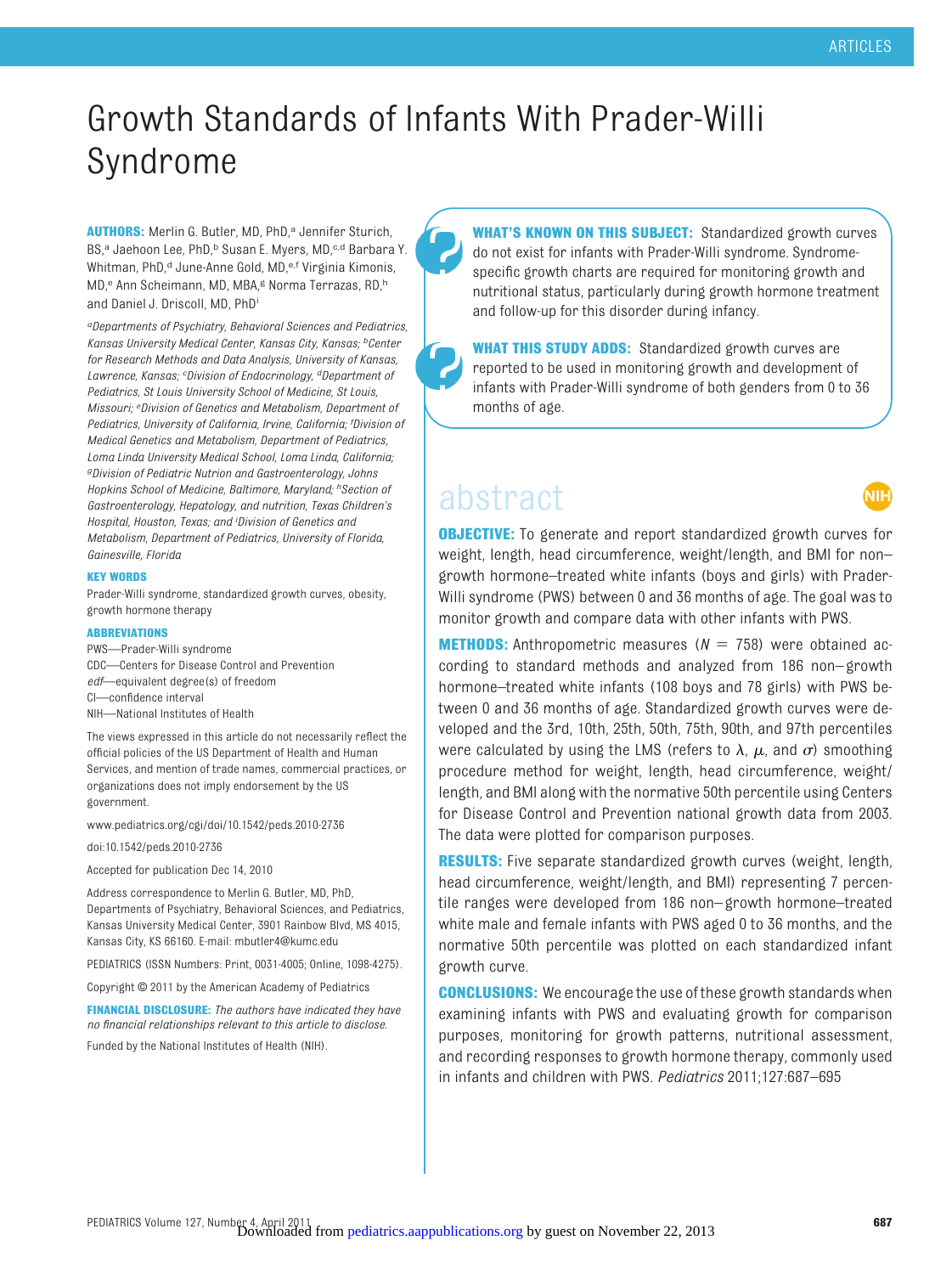Prader-Willi syndrome (PWS), first reported in  $1956<sup>1</sup>$  is a complex genomic imprinting disorder characterized in infancy by central hypotonia, a poor suck and feeding difficulties with failure to thrive, growth hormone deficiency, and hypogonadism. However, hyperphagia occurs in early childhood, leading to obesity if left uncontrolled.<sup>2–[5](#page-9-2)</sup> Mental deficiency is present with an average IQ of 65 along with behavioral problems (eg, obsessive-compulsive disorder, temper tantrums, skin-picking), hypopigmentation, small hands and feet, short stature, hypogonadism, hypogenitalism, and a characteristic facial appearance[.2](#page-9-1)[,3,](#page-9-3)[5](#page-9-2)[–7](#page-9-4)

PWS is estimated to occur at 1 in 10 000 to 20 000 live births and is considered to be the most common syndromic cause of life-threatening obesity[.2](#page-9-1) The syndrome is caused by loss of paternally expressed genes known to be imprinted. PWS is usually a result of a paternal chromosome 15q11-q13 deletion in  $\sim$  70% of people, whereas 25% have maternal disomy 15 (both 15s from the mother), and the remaining people with PWS have imprinting center defects controlling the activity of imprinted genes in the chromosome 15q11-q13 region. It is estimated that 350 000 to 400 000 people are affected worldwide, and the syndrome presents in all ethnic groups[.8](#page-9-5)[,9](#page-9-6) Most cases are sporadic, and the chance of recurrence is  $<$  1%, although those with imprinting center defects may have a much higher risk (eg, 50%).

Two distinct stages of clinical course development have been reported in PWS, with the first stage recognized in neonates and infants noted by a delay in reaching developmental milestones, a poor suck and feeding difficulties, decreased muscle mass, and profound hypotonia. The second stage is characterized by the onset of hyperphagia and subsequent obesity in early childhood (ie, 2–3 years of age). Food foraging and behavioral problems (temper tantrums and stubbornness) are often initiated by withholding food. Because of better awareness and early diagnosis, nutritional intervention and growth hormone therapy are frequently prescribed during infancy and early childhood. The impact on growth is illustrated by a study by Eiholzer et  $al^{10}$  in 12 children (age:  $0.6 - 14.6$  years) with documented PWS treated with human growth hormone and followed up for 1 year. The children were divided into 3 groups: group 1, overweight and prepubertal; group 2, underweight and prepubertal; and group 3, pubertal. Growth hormone treatment led to dramatic changes in body composition and physical activity, including a distinct increase in growth velocity, height and muscle mass, and improvement in physical performance. Fat mass and weight for height decreased in the overweight group, and weight for height increased in the underweight group.

With growth hormone treatment at an early age leading to improvement in stature, body composition, energy level, and metabolism,<sup>3</sup> access to growth standards for PWS are needed during infancy. Previously, Butler and Meaney<sup>11</sup> reported selected standardized growth charts for people with PWS aged between 2 and 22 years, but a paucity of syndrome-specific growth standards exists for this disorder, particularly in infants of either gender. Standardized growth curves would be useful for monitoring growth and nutritional status, especially during the time of initiation and treatment with growth hormone and for follow-up. Therefore, we developed standardized curves for weight, length, head circumference, weight/length, and BMI for non– growth hormone–treated white infants (boys and girls) with PWS aged between 0 and 36 mo[nths to be used in](http://pediatrics.aappublications.org/)

the clinical setting for evaluation, management, and care of infants with PWS.

#### **METHODS**

#### **Subjects**

Growth data were available from 224 infants with genetic confirmation of PWS. Thirty-eight infants were excluded because of prematurity (gestation  $<$  37 weeks). Therefore, our selected subject cohort consisted of 186 non– growth hormone–treated white infant boys ( $n = 108$ ) and girls ( $n =$ 78) with PWS and an age range of 0 to 36 months. Sixty-eight percent of the infants with PWS were reported to have the typical 15q11-q13 deletion consistent with the distribution of genetic subtypes reported in the litera-ture.<sup>2,[3](#page-9-3)[,5](#page-9-2)</sup> The majority of subjects ( $n =$ 102) had repeated measurements (median, 5; range, 2–26) for weight, length, and/or head circumference with a total of 758 data points distributed from 0 to 36 months. Approximately 25% of the data were available from 0 to 3 months; 35% from 3 to 12 months; 25% from 12 to 24 months; and 15% from 24 to 36 months. For comparison purposes, the 50th percentile was calculated and plotted from normal infants using growth data collected from year 2003 by the Centers for Disease Control and Prevention (CDC) (www.cdc. gov/growthcharts/percentile\_data\_ files.htm) $12$  and plotted on each standardized growth curve.

#### **Methods and Measurements**

Nearly all subjects were followed up in our study for caloric intake with enhanced nutrition when necessary with the use of nasogastric or gastrostomy tubes and/or by extended oral feedings, as failure to thrive is typical during infancy with PWS[.2](#page-9-1) The anthropometric measurements obtained on our infants were made by the authors according to standard techniques.<sup>11-13</sup>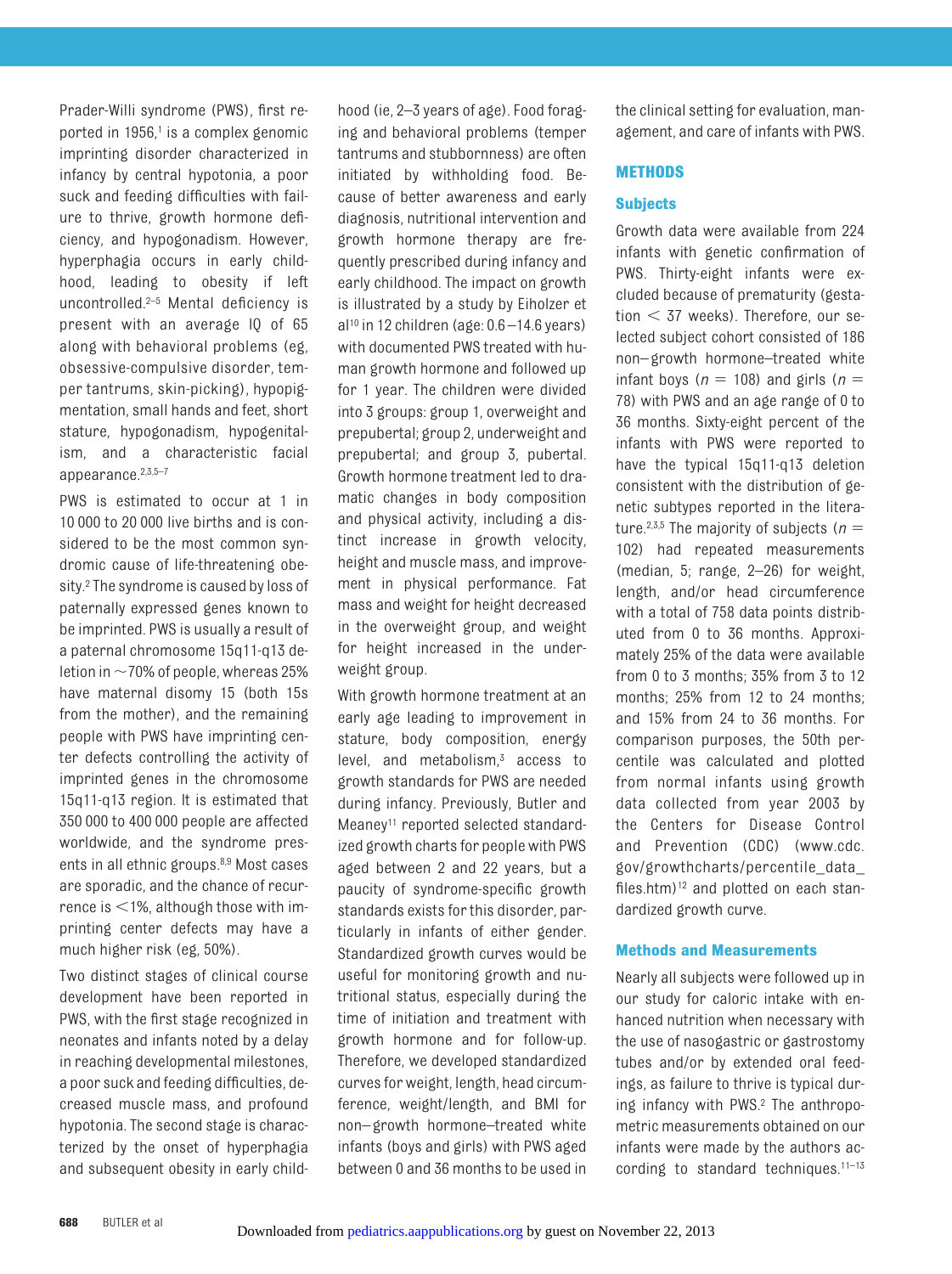The measurements consisted of weight, length, and head circumference. The majority of length measurements were taken in the supine position using a horizontal calibrated board. Head circumference was measured to the nearest millimeter with a steel tape. Weight was measured with a balanced beam or electronic digital scale recorded to the nearest 0.01 kg.

The standardized growth curves were derived for each gender using the LMS (refers to  $\lambda$ ,  $\mu$ , and  $\sigma$ ) method developed by Cole in 1990 and later by Cole and Green in 1992[.14](#page-9-11)[,15](#page-9-12) This method summarizes the distribution of an anthropometric variable at each covariate (eg, age) value, using 3 parameters: power of the Box-Cox transformation  $\lambda$  (*L*), median  $\mu$  (*M*), and coefficient of variation  $\sigma$  (*S*). Because percentiles based on a normal distribution are more precise, the LMS method determines an age-dependent (Box-Cox) transformation such that the transformed anthropometric data are approximately normally distributed. The optimal power value of the Box-Cox transformation is estimated for each of a series of age groups and its trend is summarized by an *L* curve (eg,  $L = 0$  for log transformation,  $L = 1$ for using raw data). Similarly, trends in the estimated medians and coefficients of variation over the age groups are summarized by *M* and *S* curves, respectively. Maximum penalized likelihood estimation techniqu[e16](#page-9-13) is used to determine the *L*, *M,* and *S* curves as cubic smoothing splines by nonlinear regression, and the extent of smoothing is expressed in terms of equivalent degree of freedom (*edf*). The percentiles were calculated by using the *L, M,* and *S* curves applying the method for constructing normalized growth standards[.14,](#page-9-11)[15](#page-9-12)

In this study, the standardized growth curves were constructed for weight, length, head circumference, and BMI

(kg/m<sup>2</sup> ) according to gender by using the LMS Chartmaker.<sup>17</sup> For each curve. deviance test and *Q* test were conducted conjointly to identify the best model and evaluate its goodness of fit. Change in deviance statistic between 2 competing models approximately follows  $\chi^2$  distribution with corresponding change in *edf*. For example, a 4-unit change in deviance statistic per 1-*edf* change was considered as a significant improvement (or deterioration) in the model fit at a .05  $\alpha$  level. In addition, the *Q* test determines the adequacy of the *edf* by testing whether the SD scores or *z* scores calculated from the *L*, *M*, and *S* curves are normally distributed independent of age[.18](#page-9-15)[,19](#page-9-16) If the *z* scores fell within the 95% confidence intervals (CIs) across the *edf* continuum, the model was considered to provide adequate fit. The standardized growth curve for weight/length was generated using the *z* scores from the curves for weight and length.

#### **RESULTS**

No significant differences in growth measurements were seen when comparing the data among infants (boys or girls) with PWS having the 15q11-q13 deletion or other genetic defects including maternal disomy 15. Therefore, the boys and girls that represented each genetic subtype were grouped in the production of individual standardized growth curves for each gender.

Figures 1 through 5 show standardized growth curves for weight, length, head circumference, BMI, and weight/length with 7 percentiles (3rd, 10th, 25th, 50th, 75th, 90th, and 97th) for both male and female infants with PWS aged 0 to 36 months. For female weight  $(edf = 1, 4, 2)$ , length  $(edf = 1, 6, 2)$ , and head circumference (*edf* = 1,5,4), normality of data holds and thus no transformation was necessary (ie,  $L = 1$ ). For male weight  $(edf = 2,6,3)$ , length  $\text{(edf = 0.7.2)}$ , head circumference  $(edf = 2,6,3)$ , and BMI (*edf* = 0,8,4) and female BMI ( $edf = 0.5.1$ ), Box-Cox transformation preceded the LMS smoothing procedure for curve development.

For weight in infant boys with PWS, the normative 50th percentile generated from the 2003 CDC national infant growth data set followed the 90th percentile for PWS beginning at 2 months of age and continued to 18 months. At this point, weight increased rapidly with the normative 50th percentile following the 25th percentile for PWS by 36 months of age. For weight in infant girls with PWS, the normative 50th percentiles followed between the 75th and 90th percentiles until  $\sim$ 15 months of age; weight increased rapidly with the normative 50th percentile following the 25th percentile for PWS by 36 months of age.

For length in boys with PWS, the normative 50th percentile was greater than the 50th percentile for PWS by 2 months of age, then crossed the 75th percentile in PWS by 9 months and the 90th percentile by 21 months then remained between the 90th and 97th percentiles until 36 months of age. A similar pattern was seen early for girls with PWS, and the normative 50th percentile was equal to the 50th percentile for PWS at 2 months of age; by 14 months, the normative 50th percentile followed the 75th percentile in PWS until  $\sim$ 36 months of age.

For head circumference in boys with PWS, the normative 50th percentile was equal to the 50th percentile in PWS at 2 months of age and then plotted between the 50th and 75th percentiles until 32 months of age; the normative 50th percentile then fell below the 50th percentile in PWS and leveled off at the 25th percentile for PWS by 36 months of age. A similar pattern was observed for the girls with PWS for head circumference, with the normative 50th percentile equal to the 50th percentile for PWS at 2 months of age and followed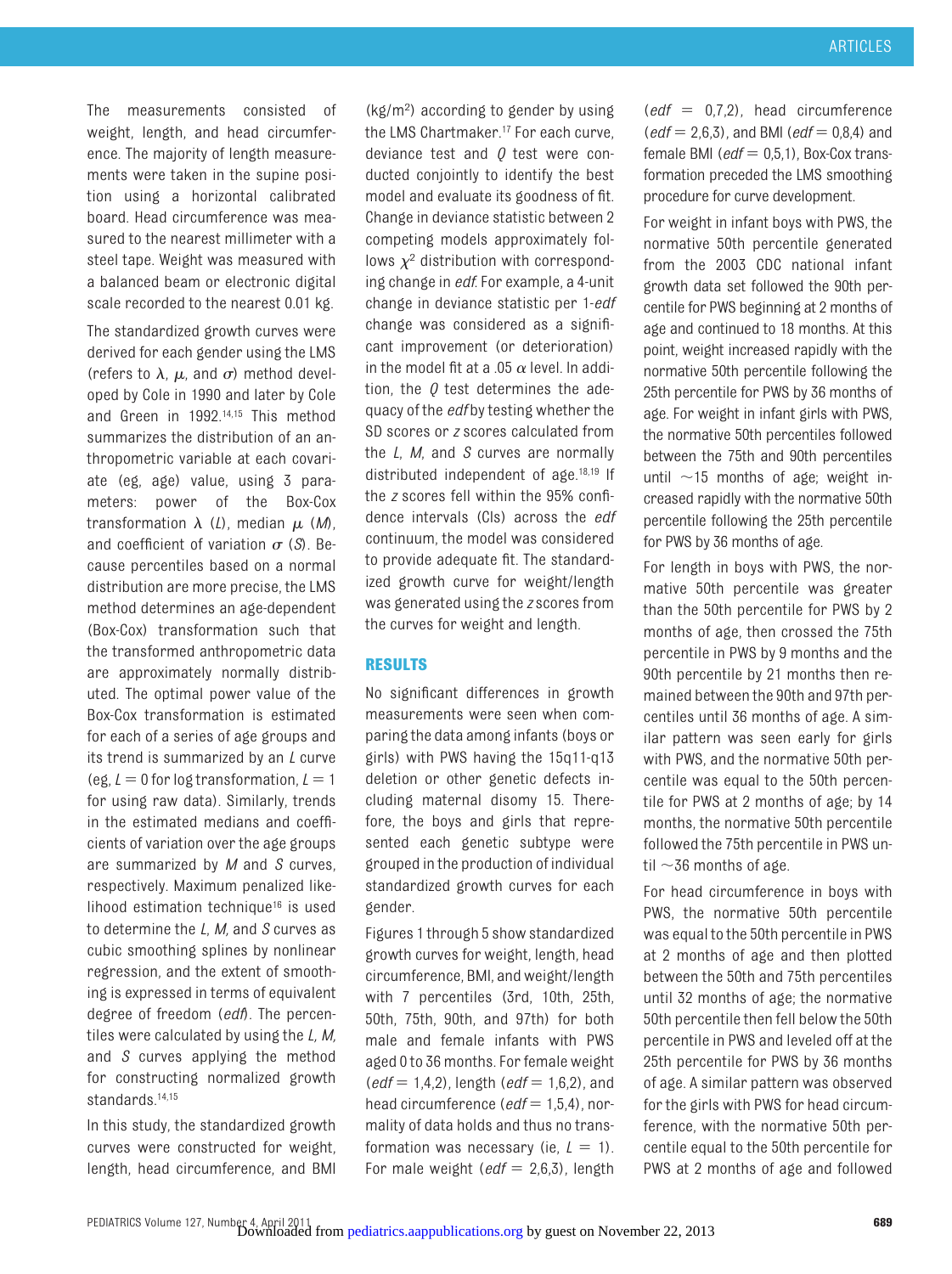

**FIGURE 1**

Standardized curves for weight of male (upper) and female (lower) infants with PWS (solid lines) and normative 50th percentile (broken line).

the 75th percentile from 6 to 24 months before leveling off at the 50th percentile in PWS by 36 months of age. Growth charts from the CDC are not available for BMI for infants younger than 2 years of age because of rapid changes in growth in both body weight and length during this time.<sup>20</sup> However, standardized curves were generated for both BMI and weight/ length using normative data from the CDC for comparison purposes with PWS infants and other similarly affected infants. For [BMI in boys with](http://pediatrics.aappublications.org/)

PWS, the normative 50th percentile followed the 90th percentile for PWS until  $\sim$ 6 months of age when it gradually dropped to the 75th percentile at 18 months, then to the 50th percentile at 24 months, and to the 3rd percentile by 36 months. For BMI in girls with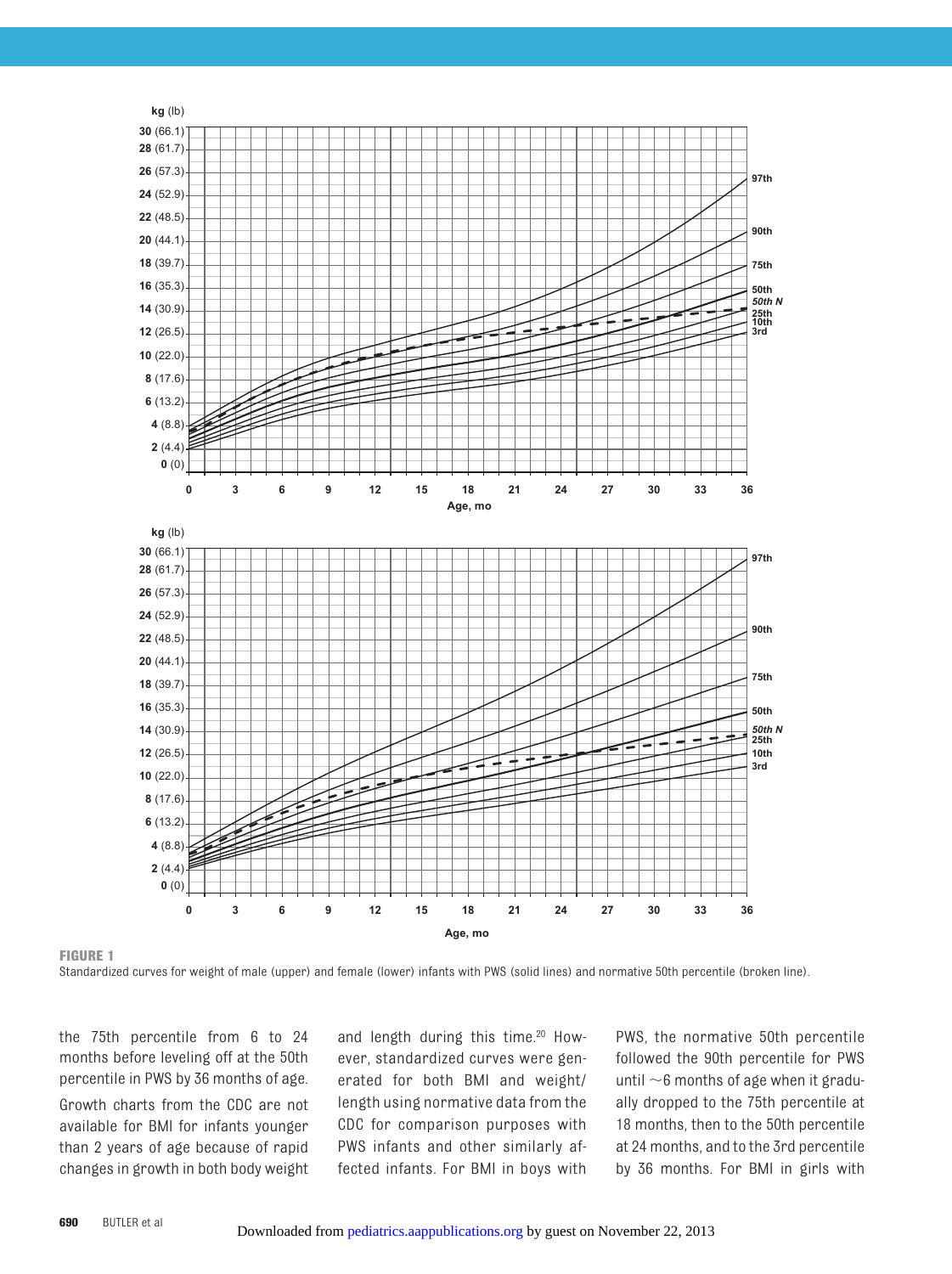

**FIGURE 2**

Standardized curves for length of male (upper) and female (lower) infants with PWS (solid lines) and normative 50th percentile (broken line).

PWS, the normative 50th percentile followed between the 75th and 90th percentiles until 10 months of age, when it dropped to the 75th percentile in PWS, then the 50th percentile by 20 months, and to less than the 10th percentile by 36 months of age.

For weight/length in boys with PWS, the normative 50th percentile followed between the 90th and 97th percentiles for PWS until 15 months, when it dropped to the 90th percentile; it then dropped to the 75th percentile at 23 months and to t[he 10th percentile by](http://pediatrics.aappublications.org/)

36 months of age. For weight/length in girls with PWS, the normative 50th percentile followed the 90th percentile until 8 months; it then dropped to the 75th percentile by 15 months, to the 50th percentile by 23 months, and to the 10th percentile by 36 months of age.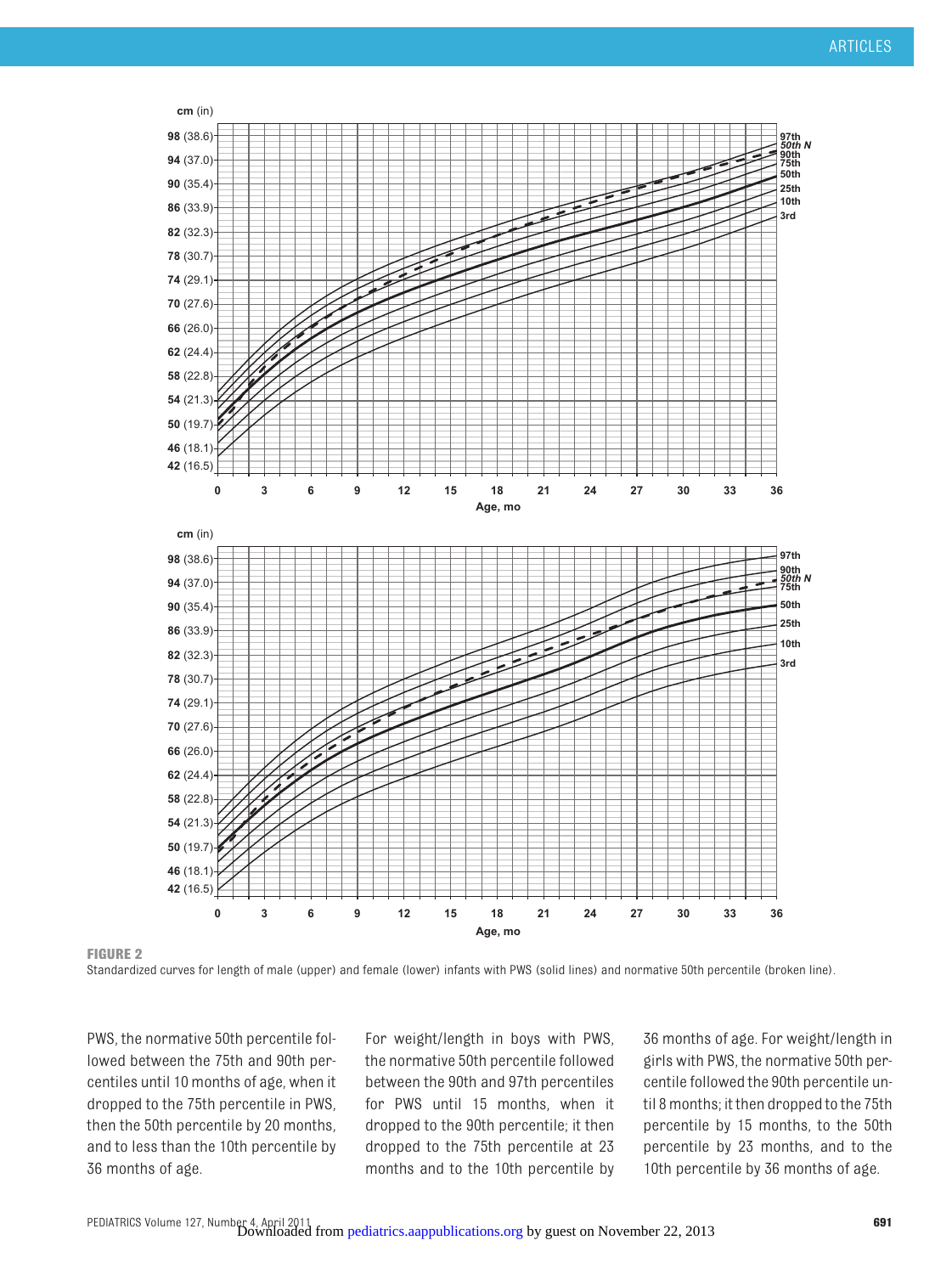

**FIGURE 3**

Standardized curves for head circumference of male (upper) and female (lower) infants with PWS (solid lines) and normative 50th percentile (broken line).

#### **DISCUSSION**

Anthropometric standards have been developed for several syndromes and have been used successfully in the medical management of patients[.21,](#page-9-18)[22](#page-9-19) The use of growth standards has become routine in most clinical genetics centers for monitoring growth and development of patients with certain syndromes (eg, Down syndrome). Medical care of people who have PWS is complex, particularly the monitoring of abnormal growth parameters (eg, weight, height) before and during growth horm[one therapy often](http://pediatrics.aappublications.org/)

prescribed in infancy because of growth hormone deficiency and early recognition and diagnosis. Growth hormone deficiency in people with PWS has responded favorably, with increased length, decreased fat mass, and increased physical activity and strength[.3,](#page-9-3)[4](#page-9-20)[,23,](#page-9-21)[24](#page-9-22)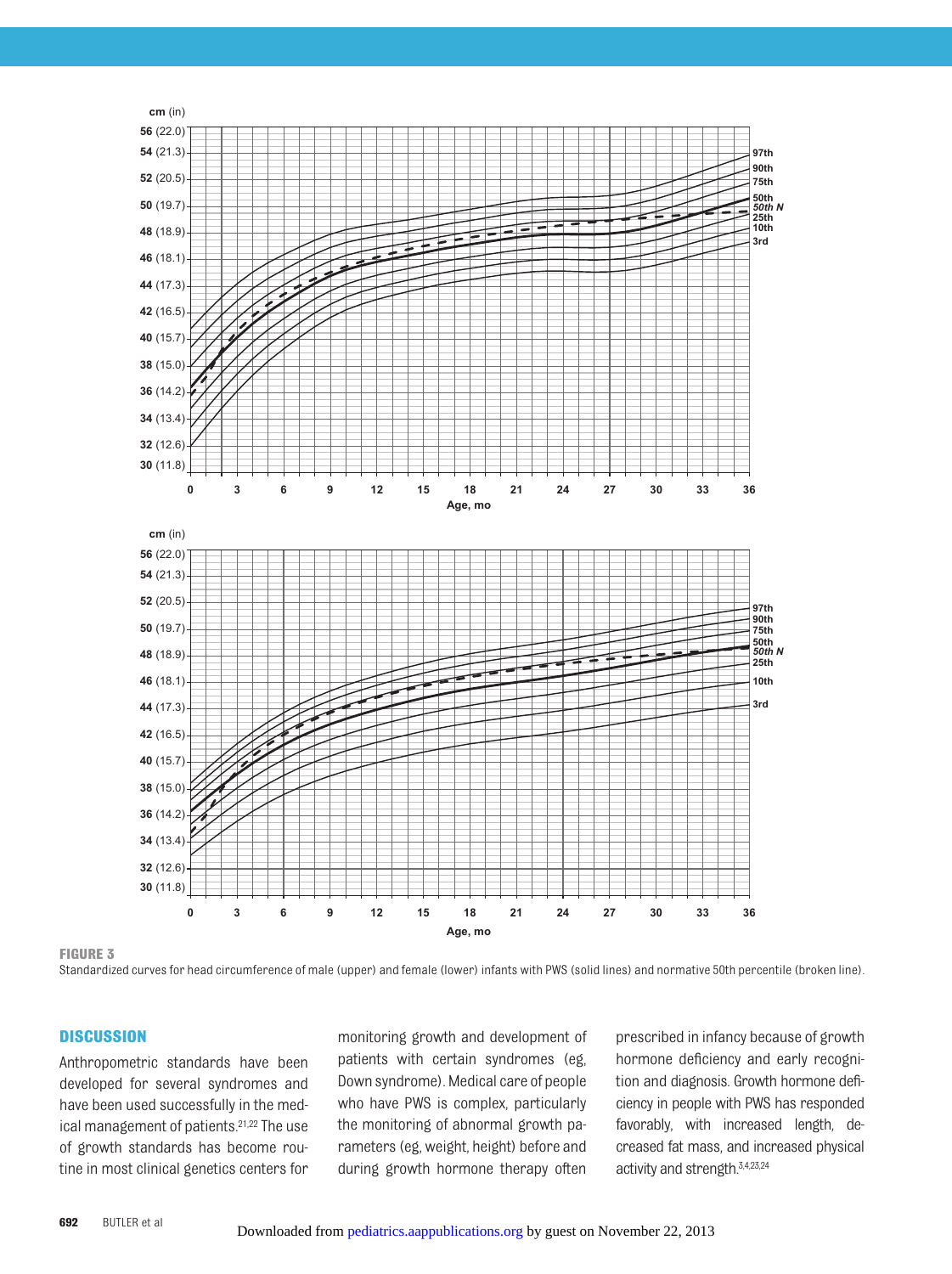

**FIGURE 4**

Standardized curves for BMI of male (upper) and female (lower) infants with PWS (solid lines) and normative 50th percentile (broken line).

#### **CONCLUSIONS**

The use of our anthropometric growth standards should be helpful for those with PWS and being treated with growth hormone. Therefore, the use of PWS standards in infancy should assist the clinician and dietitian in monitoring nutrition, growth, and development. The standards reported herein may also be useful for assisting in identifying those with PWS, for increas[ing awareness of the](http://pediatrics.aappublications.org/)

syndrome, and for natural history studies. We would encourage the use of these standards inthe examination of infants with PWS and for comparison of others similarly affected and in relationship with normative data.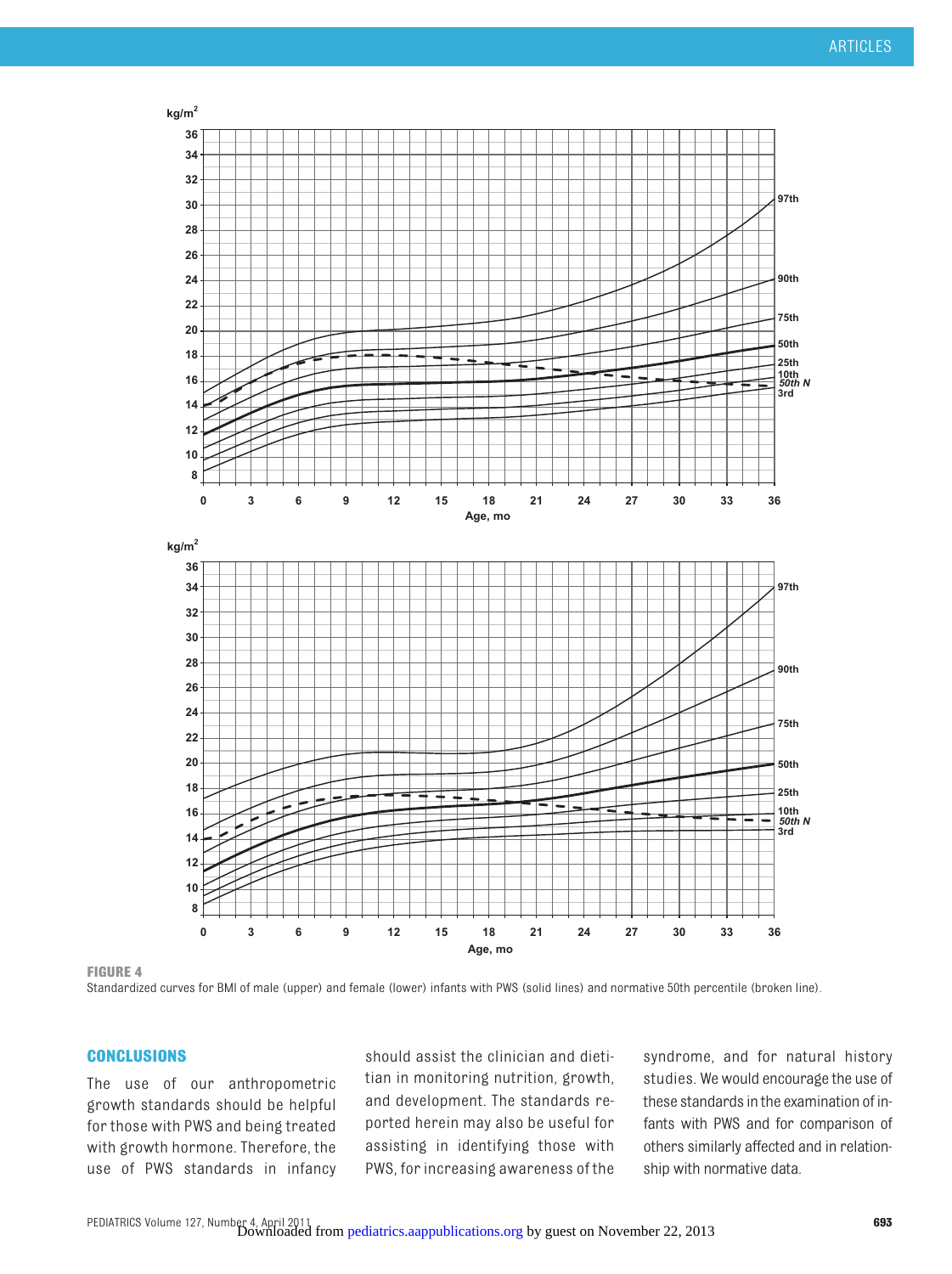

**FIGURE 5**

Standardized curves for weight/length of male (upper) and female (lower) infants with PWS (solid line) and normative 50th percentile (broken line).

#### **ACKNOWLEDGMENTS**

This consortium on the natural history study of Prader-Willi, Angleman, and Rett syndromes is a part of the National Institutes of Health (NIH) Rare Diseases Clinical Research Network. Funding and/or programmatic support for this project has been provided by NIH U54 grants HD061222 from the Eunice Kennedy Shriver National Institute of Child Health and Human Development and RR019478 (NCRR) from the NIH Office of Rare Diseases Research.

We thank the families and infants with PWS who participated in this study, the Prader-Willi Syndrome Association (USA), and several research assistants and students. Wethank CarlaMeister for expert preparation of the manuscript [and Cin](http://pediatrics.aappublications.org/)dy Yoo for help in data retrieval.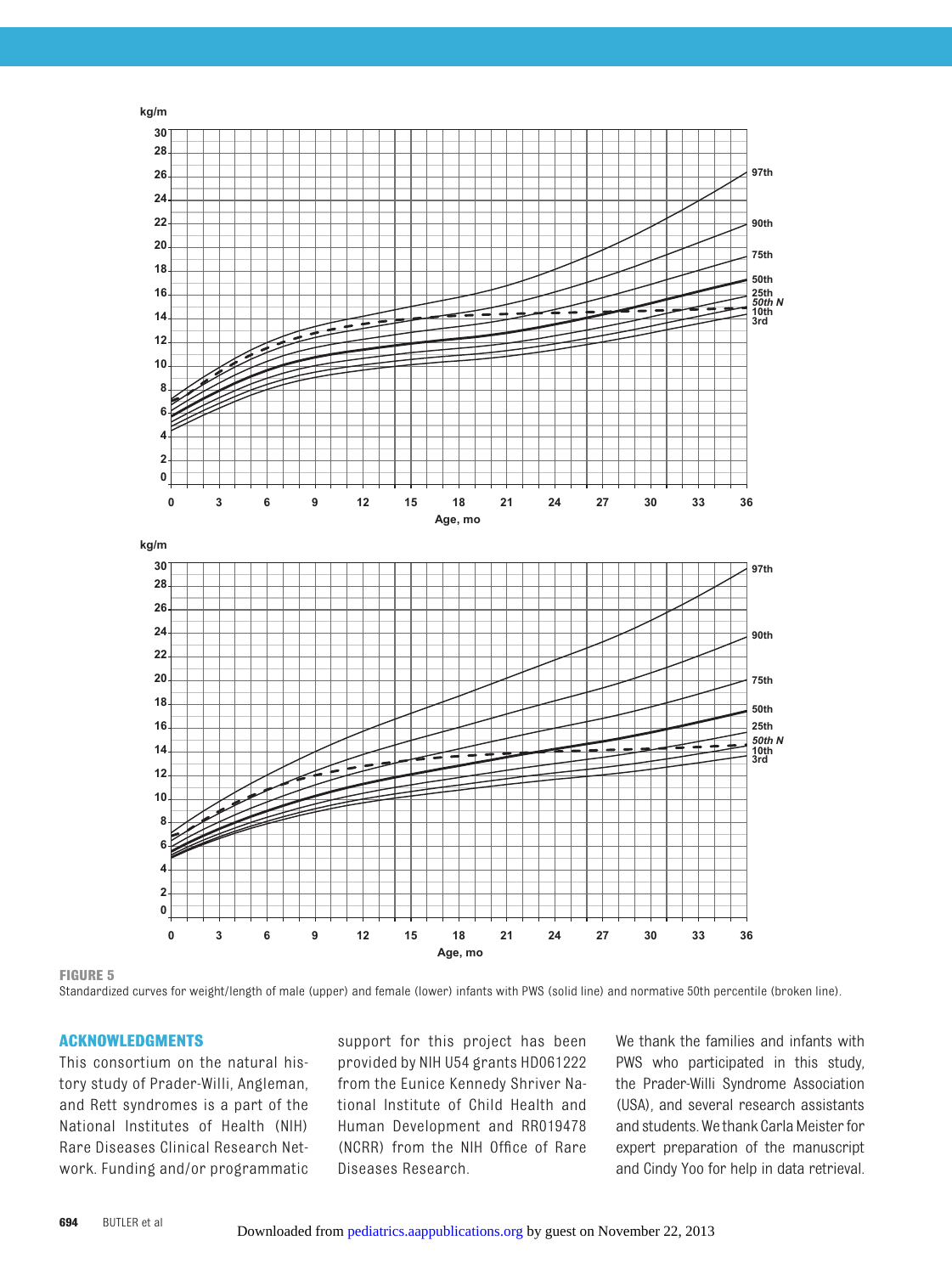We acknowledge the gracious participation and provision of information by families in the Rare Disease Natural History

#### **REFERENCES**

- <span id="page-9-0"></span>1. Prader A, Labhart A, Willi H. A syndrome characterized by obesity, small stature, Cryptorchidism and oligophrenia following a myotonia-like status in infancy [in German]. *Schweiz Med Wochensshr*. 1956;86: 1260 –1261
- <span id="page-9-1"></span>2. Butler MG. Prader-Willi syndrome: Current understanding of cause and diagnosis. *Am J Med Genet*. 1990;35(3):319 –332
- <span id="page-9-3"></span>3. Butler MG, Lee PDK, Whitman BY. *Management of Prader-Willi Syndrome.* 3rd ed. New York, NY: Springer; 2006
- <span id="page-9-20"></span>4. Goldstone AP, Holland AJ, Hauffa BP, Hokken-Koelega AC, Tauber M. Recommendations for the diagnosis and management of Prader-Willi syndrome. *J Clin Endocrinol Metab*. 2008;93(11):4183– 4197
- <span id="page-9-2"></span>5. Cassidy SB, Driscoll DJ. Prader-Willi syndrome. *Eur J Hum Genet*. 2009;17(1):3–13
- 6. Butler MG, Meaney FJ, Palmer CG. Clinical and cytogenetic survey of 39 individuals with Prader-Labhart-Willi syndrome. *Am J Med Genet*. 1986;23(3):793– 809
- <span id="page-9-4"></span>7. Butler MG, Haynes JL, Meaney FJ. Intrafamilial and mid-parental child correlations and heritability estimates of anthropometric measurements in Prader-Willi syndrome families. *Dysmorph Clin Genet*. 1990;4:2– 6
- <span id="page-9-5"></span>8. Butler MG, Thompson T. Prader-Willi syndrome: clinical and genetic findings. *Endocrinologist*. 2000;10(4):3S–16S
- <span id="page-9-6"></span>9. Bittel DC, Butler MG. Prader-Willi syndrome: clinical genetics, cytogenetics and molecu-

Study, for which Dr Mary Lou Oster-Granite (Health Scientist Administrator, Eunice Kennedy Shriver National Insti-

lar biology. *Expert Rev Mol Med*. 2005;7(14):  $1 - 20$ 

- <span id="page-9-7"></span>10. Eiholzer U, Gisin R, Weinmann C, et al. Treatment with human growth hormone in patients with Prader-Labhart-Willi syndrome reduces body fat and increases muscle mass and physical performance. *Eur J Pediatr*. 1998;157(5):368 –377
- <span id="page-9-8"></span>11. Butler MG, Meaney JF. Standards for selected anthropometric measurements in Prader-Willi syndrome. *Pediatrics*. 1991; 88(4):853– 860
- <span id="page-9-9"></span>12. Centers for Disease Control and Prevention. Percentile data files with LMS values. Available at: [www.cdc.gov/growthcharts/](www.cdc.gov/growthcharts/percentile_data_files.htm) [percentile\\_data\\_files.htm.](www.cdc.gov/growthcharts/percentile_data_files.htm) Accessed August 4, 2010
- <span id="page-9-10"></span>13. Weiner JS, Lourie JA. *Human Biology: A Guide to Field Methods*. Oxford, United Kingdom: Blackwell Scientific Publications; 1969. International Biological Programme Handbook No. 9
- <span id="page-9-11"></span>14. Cole TJ. The LMS method for constructing normalized growth standards. *Eur J Clin Nutr*. 1990;44(1):45– 60
- <span id="page-9-12"></span>15. Cole TJ, Green PJ. Smoothing reference centile curves: the LMS method and penalized likelihood. *Stat Med*. 1992;11(10):1305–1319
- <span id="page-9-13"></span>16. Green PJ. Penalized likelihood for general semi-parametric regression models. *Int Stat Rev*. 1987;55:245–259
- <span id="page-9-14"></span>17. Pan H, Cole TJ. *LMS Chartmaker, A Program for Calculating Age-Related Reference Centiles Using the LMS Method*

tute of Child Health and Human Development) provided invaluable guidance, support, and encouragement.

[computer program]. Version 2.4. London, United Kingdom: Medical Research Council; 2009

- <span id="page-9-15"></span>18. Pan H, Cole TJ. A comparison of goodness of fit tests for age-related reference ranges. *Stat Med*. 2004;23(11):1749 –1765
- <span id="page-9-16"></span>19. Royston P, Wright EM. Goodness-of-fit statistic for age-specific reference intervals. *Stat Med*. 2000;19(21):2943–2962
- <span id="page-9-17"></span>20. Davies PS, Lucas A. Quetelet's index as a measure of body fatness in young infants. *Early Hum Dev*. 1989;20(2):135–141
- <span id="page-9-18"></span>21. Meaney FJ, Farrer LA. Clinical anthropometry and medical genetics: a compilation of body measurements in genetic and congenital disorders. *Am J Med Genet*. 1986;25(2): 343–359
- <span id="page-9-19"></span>22. Hall JG, Froster-Iskenius UG, Allanson JE. *Handbook of Normal Physical Measurements.* Oxford, England: Oxford University Press; 1989
- <span id="page-9-21"></span>23. Myers SE, Whitman BY, Carrel AL, Moerchen V, Bekx MT, Allen DB. Two years of growth hormone therapy in young children with Prader-Willi syndrome: physical and neurodevelopmental benefits. *Am J Med Genet A*. 2007;143(5):443– 448
- <span id="page-9-22"></span>24. Carrel AL, Myers SE, Whitman BY, Eickhoff J, Allen DB. Long-term growth hormone therapy changes the natural history of body composition and motor function in children with Prader-Willi syndrome. *J Clin Endocrinol Metab*. 2010;95(3):1131–1136